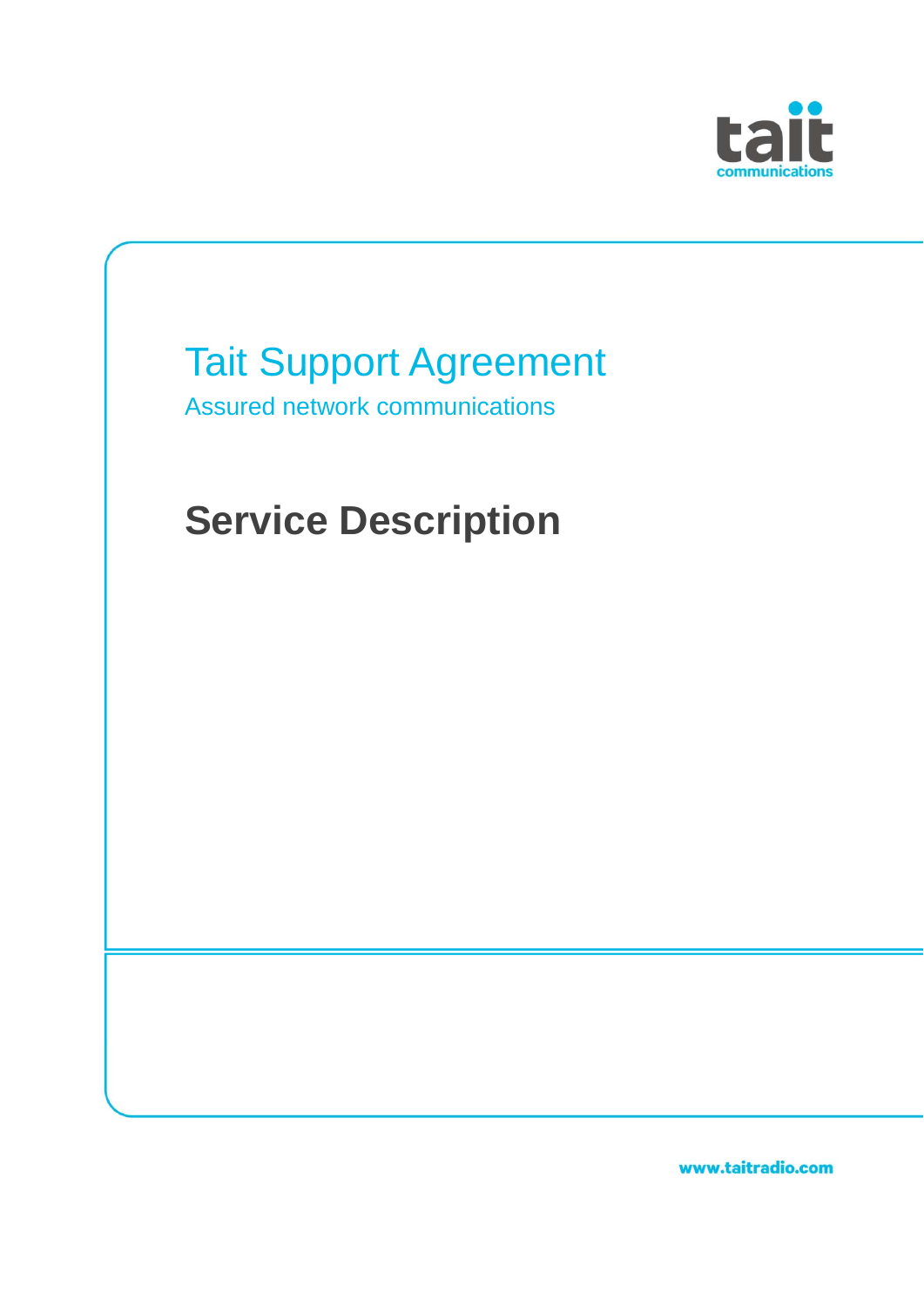

## **CONTACT INFORMATION**

### **Tait Communications Corporate Head Office**

Tait Limited P.O. Box 1645 **Christchurch** New Zealand For addresses and telephone numbers of regional offices, refer to http://www.taitradio.com/.

### **COPYRIGHT AND TRADEMARKS**

All information contained in this document is the property of Tait Limited. All rights reserved. This manual may not, in whole or in part, be copied, photocopied, reproduced, translated, stored, or reduced to any electronic medium or machine-readable form, without prior written permission from Tait Limited.

The word Tait and the Tait logo are trademarks of Tait Limited.

All trade names referenced are the service mark, trademark or registered trademark of the respective manufacturers.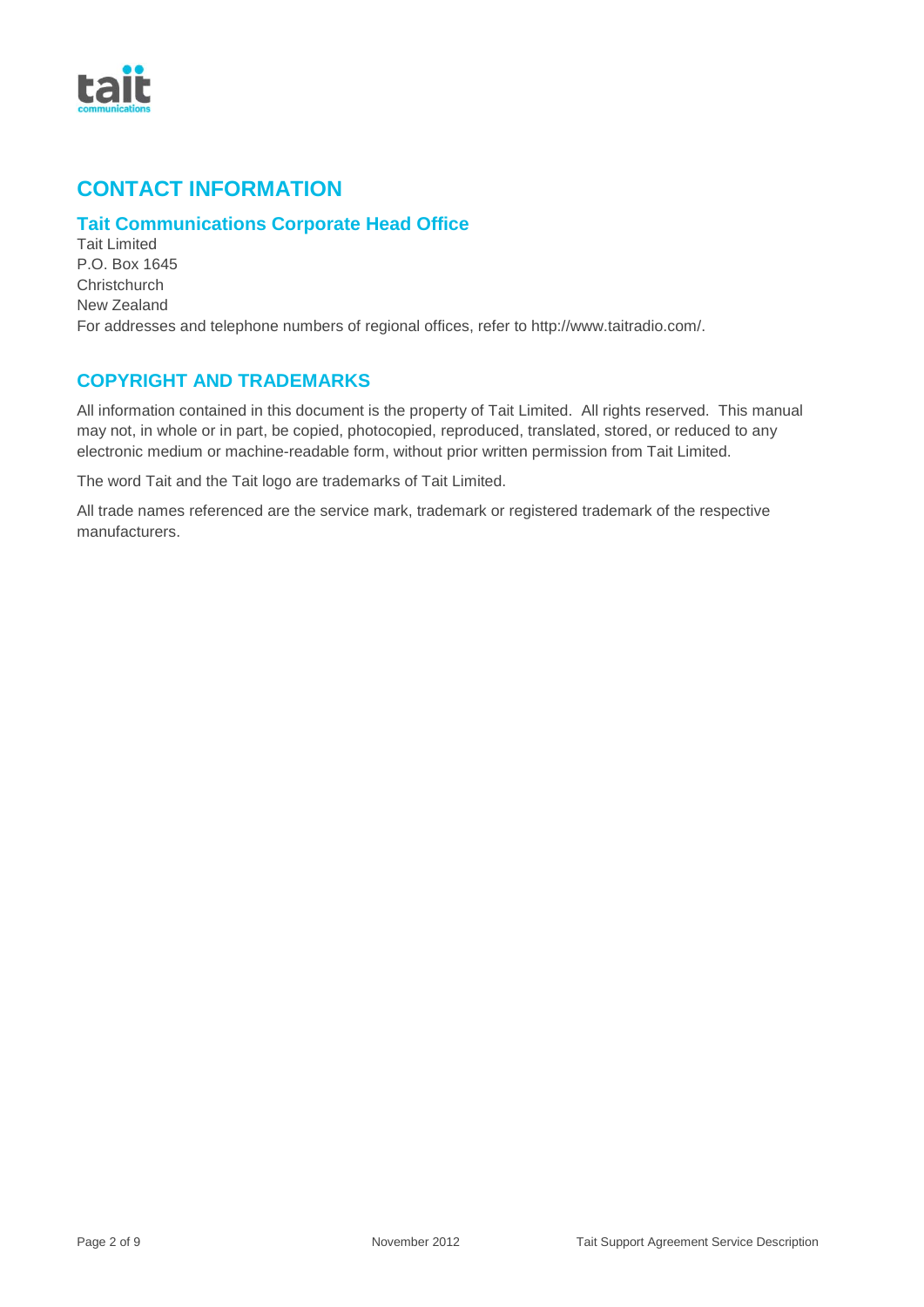

# **THE CASE FOR A TAIT SUPPORT AGREEMENT**

Today more than ever, radio network operators must be prepared. Even minor network downtime decreases worker productivity and operational efficiency, increases your costs and heightens the risk to

your workers and your community. Frequent technology and regulatory changes and resource constraints further increase the importance of proactive network support.

You need to monitor your network and all its elements closely, maintain equipment, prevent outages before they happen, and in a crisis, troubleshoot and resolve issues fast.

A Tait Support Agreement can give you peace of mind, providing the precise level of proactive support to optimize your network, reduce downtime and stay within budget.

This document describes the Tait Support Agreement:

- Five good reasons to purchase Tait Support Agreement,
- How does a Tait Support Agreement work?
- Choosing the right support for your network,
- Purchasing a Tait Support Agreement.

--------------------------------------------------

- **Adheres to ITIL**  (Information Technology Infrastructure Library)
- **Regional Service Desks**
- **Flexible matrix framework**
- **Five support categories**  Service Desk; Hardware; Software; Network Management; Emergency Support

--------------------------------------------------

 **Four support levels** ensure the level of support you need, where you need it

# **FIVE GOOD REASONS TO PURCHASE TAIT SUPPORT AGREEMENT**

#### **Increase network availability**

A Tait Support Agreement can increase overall network availability and typically reduce network outages by more than 90%. We can monitor and maintain your radio network, resolve your radio network issues and allow your in-house technical resource to focus on your core business.

#### **Reduce downtime**

Real-time monitoring means proactive intervention before your network goes down or before networkaffecting issues escalate. A Tait Support Agreement is configurable to provide you with proactive, priority attention and commitment at the level you require.

#### **Reduce operational support costs**

Dedicated Tait radio experts can diagnose, manage and resolve incidents and problems more efficiently than in-house teams can, so you spend less. Tait Support Agreement customers typically reduce monitoring and support costs by at least 30%, and request fewer contractor callouts.

#### **Aligned to your objectives**

A Tait Support Agreement has been designed specifically to support your organizational objectives and critical performance parameters. You choose the support you need by service category and support level so you only pay for what you need.

#### **Expert support and guidance**

Tait expert Support Center staff can identify, diagnose, respond and resolve issues more efficiently and quickly than in-house staff. Beyond resolution, we continue to monitor your network to minimize future potential issues. We are with you all the way.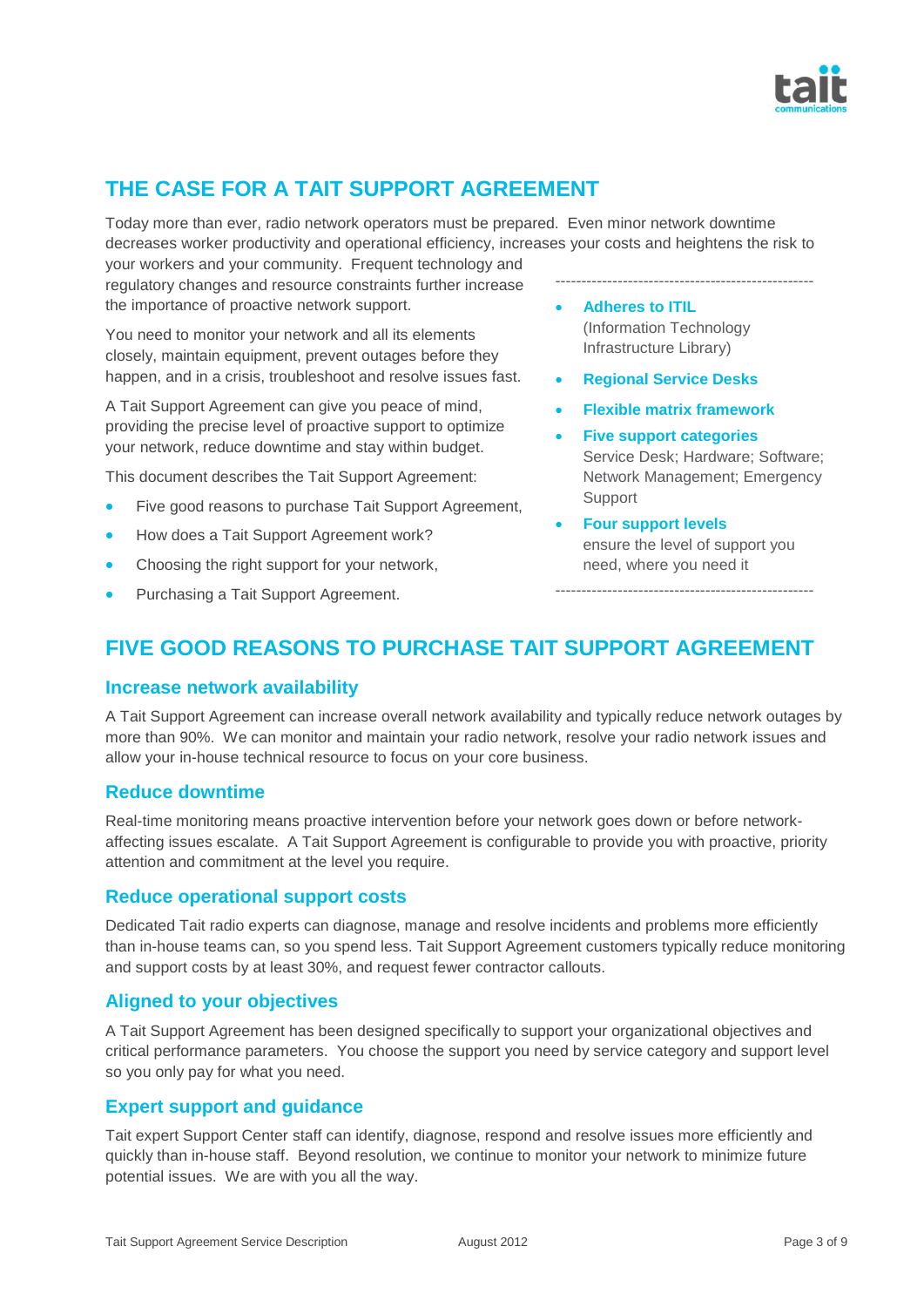

# **HOW DOES A TAIT SUPPORT AGREEMENT WORK?**

A Tait Support Agreement allows you to choose the support configuration that precisely matches the needs of your communications network. We work with you to understand your support requirements to help you select the right level of support within each of the five support categories.

The result is a support structure that fits your current operating environment and technical resource, while maintaining flexibility for the future.

### **Five Support Categories**



#### **Service Desk**

Service Desk Support ensures you have access to Tait technical expertise.

It sits at the core of the Support Agreement as your single point of contact when issues arise or incidents occur. Service Desk support will resolve issues, manage incidents, provide access to Customer Support Engineers and escalate issues to second and third-level support teams.

#### **Hardware**

Hardware support gives you confidence that your equipment remains optimized, provides technical support to answer hardware functionality questions and the support for third party equipment. It includes maintenance, repair, replacement, spares management and service reporting of your equipment.

It can maximize the life of Tait, and Tait-supplied third-party infrastructure and terminal equipment. .

#### **Software**

Software Support provides the technical expertise to answer software and firmware related questions; ensure full functionality from your network equipment and to resolve software and firmware issues. It provides access to Customer Support Engineers who advise, evaluate, plan and deploy software upgrades and updates to ensure optimal equipment operation and interface compatibility.

#### **Network Management**

Tait Network Management Support proactively monitors your network performance in real-time, advising and reporting on issues you should be aware of. It provides precise levels of analysis, network tools and reporting for insight and control over your communications network, pre-empting services outages.

#### **Emergency**

Tait Emergency Support gives you peace of mind that when the unforeseen occurs, you will have rapid response. It guarantees the level of response, recovery and resolution following a network emergency. 24x7 Service Desk and on-site support resolve incidents to recover your network and provide remedial assistance as you need it. We then investigate further to resolve problems.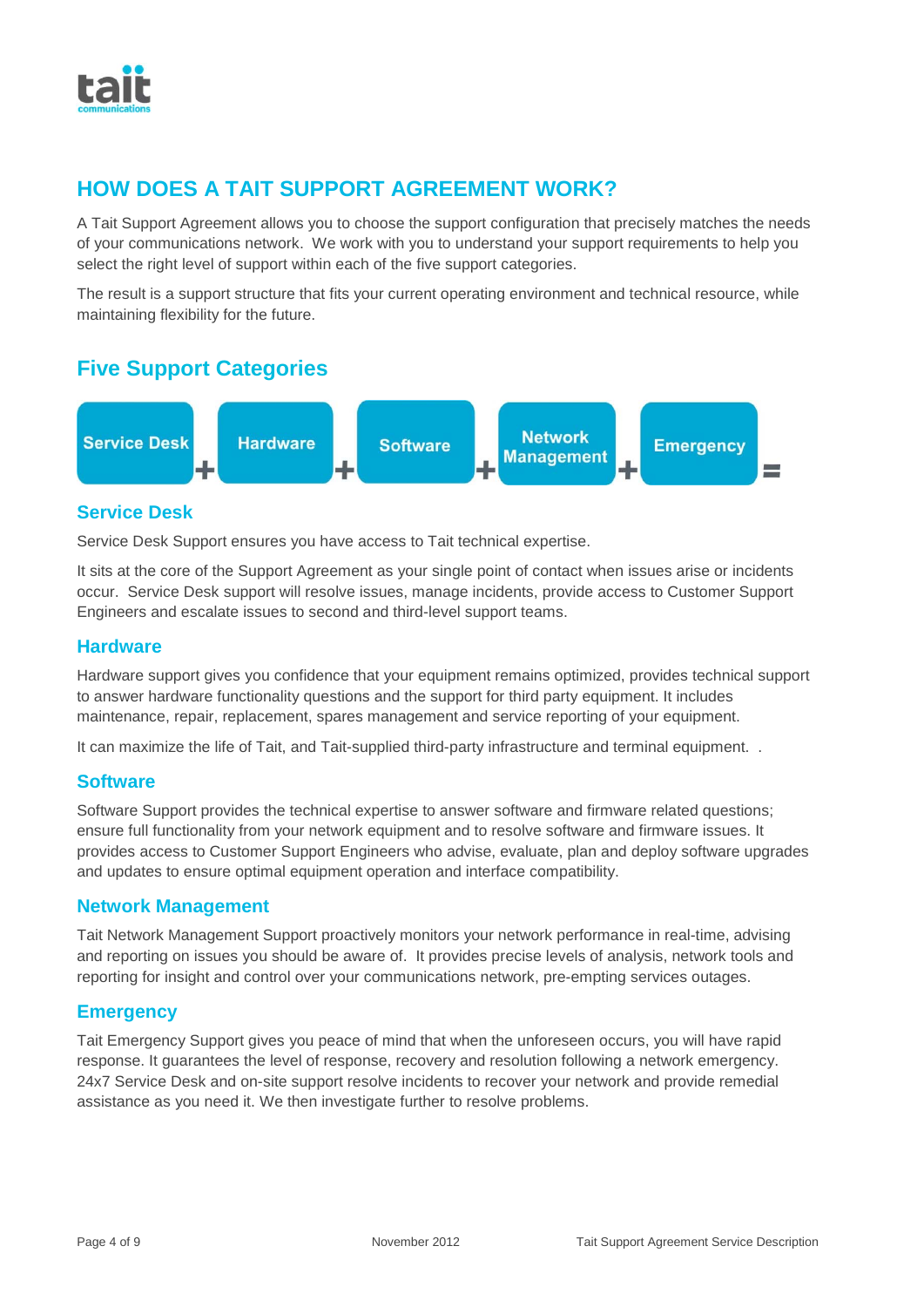

# **Four Support Levels**

Each Support category offers four levels to provide you with a genuinely flexible agreement that recognizes your operating environment and inhouse technical resource.



For more details of support provided

at each support level, see the Support Agreement Matrix at the end of this document.

#### **Basic**

All Tait customers receive access to a limited range of technical resources and a schedule of fees charged for support time. This covers full warranty and limited technical support.

It provides business hours telephone and email access via the Service Desk for basic technical queries.

### **Standard**

Standard Support provides a suite of advanced technical resources for customers to effectively self-manage their day-to-day network performance, with support from Tait experts to resolve issues, problems and emergencies when required.

It provides business hours telephone and email access via the Service Desk.

### **Enhanced**

Enhanced Support customers are guaranteed active response to resolve issues, and then restore network operation, reliability, durability and performance. Enhanced Support provides priority access to Customer Support Engineers, priority repairs, tracking, reporting, and site visits.

It provides 24x7 telephone and email access to the Service Desk.

#### **Comprehensive**

When the situation demands unlimited support access, technical consultancy and the highest levels of operational readiness, Comprehensive support delivers network performance that is continuously optimized. Customers can be confident of proactive, priority attention and commitment from Tait Customer Support Engineers.

Comprehensive support provides 24x7 telephone and email access to the Service Desk.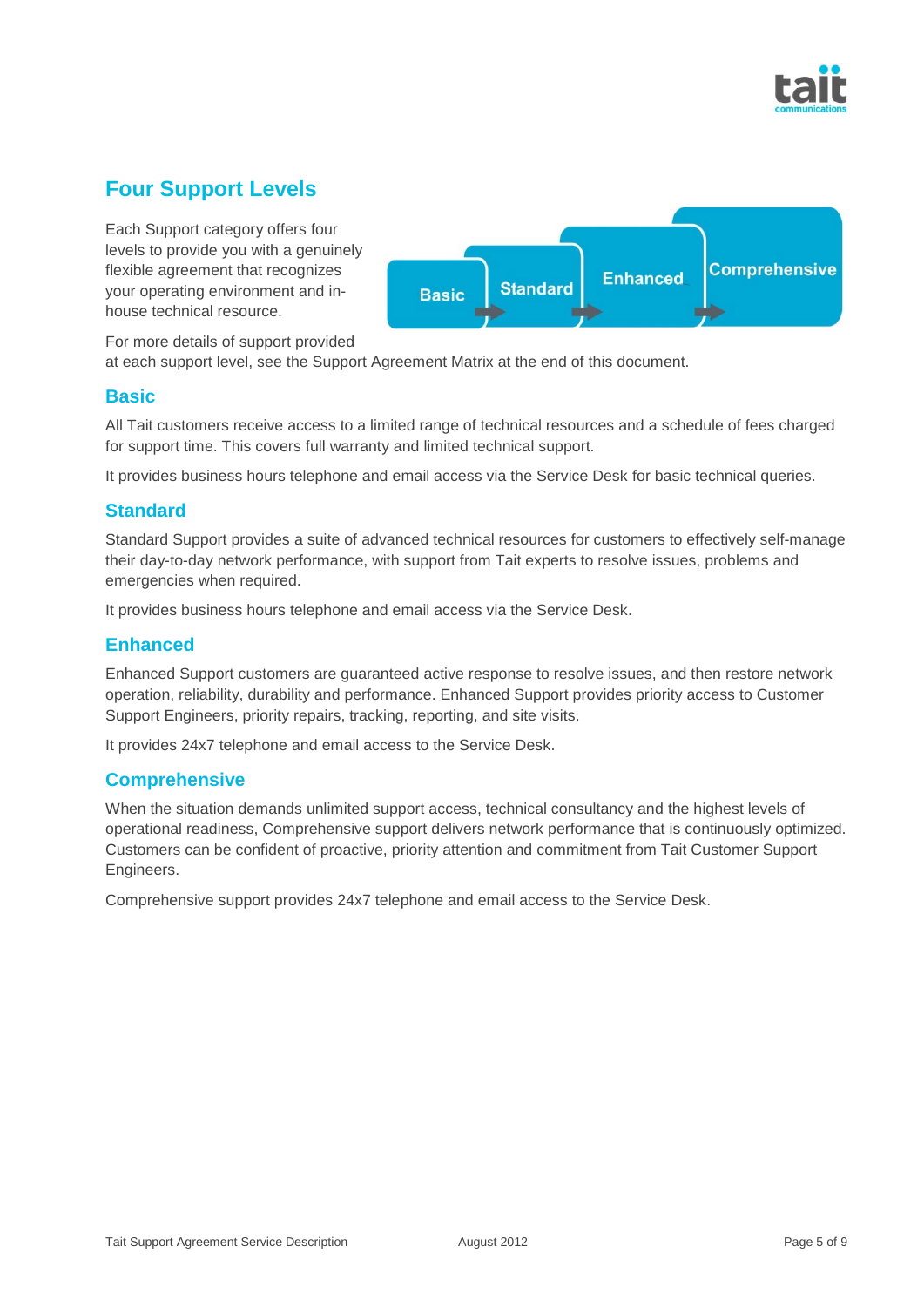### *An example Support Agreement in a Public Safety organization:*

The Operations Manager in a Public Safety organization, managing a state wide network, selects a Tait Support Agreement to provide the following support:



- **Enhanced Service Desk** will ensure they are well supported and have access to network-specific technical information and 24x7 active responses from Tait.
- **Standard Hardware** is sufficient because the equipment is currently within factory warranty. This may be re-negotiated once the warranty period expires.
- **Enhanced Software** is required so that software is maintained and managed by Tait, reducing demand on their technical resource.
- **Basic Network Management** is sufficient as their existing in-house network management system provides sophisticated tools and processes.
- **Enhanced Emergency** will provide guaranteed priority, rapid emergency response for their critical Public Safety communications.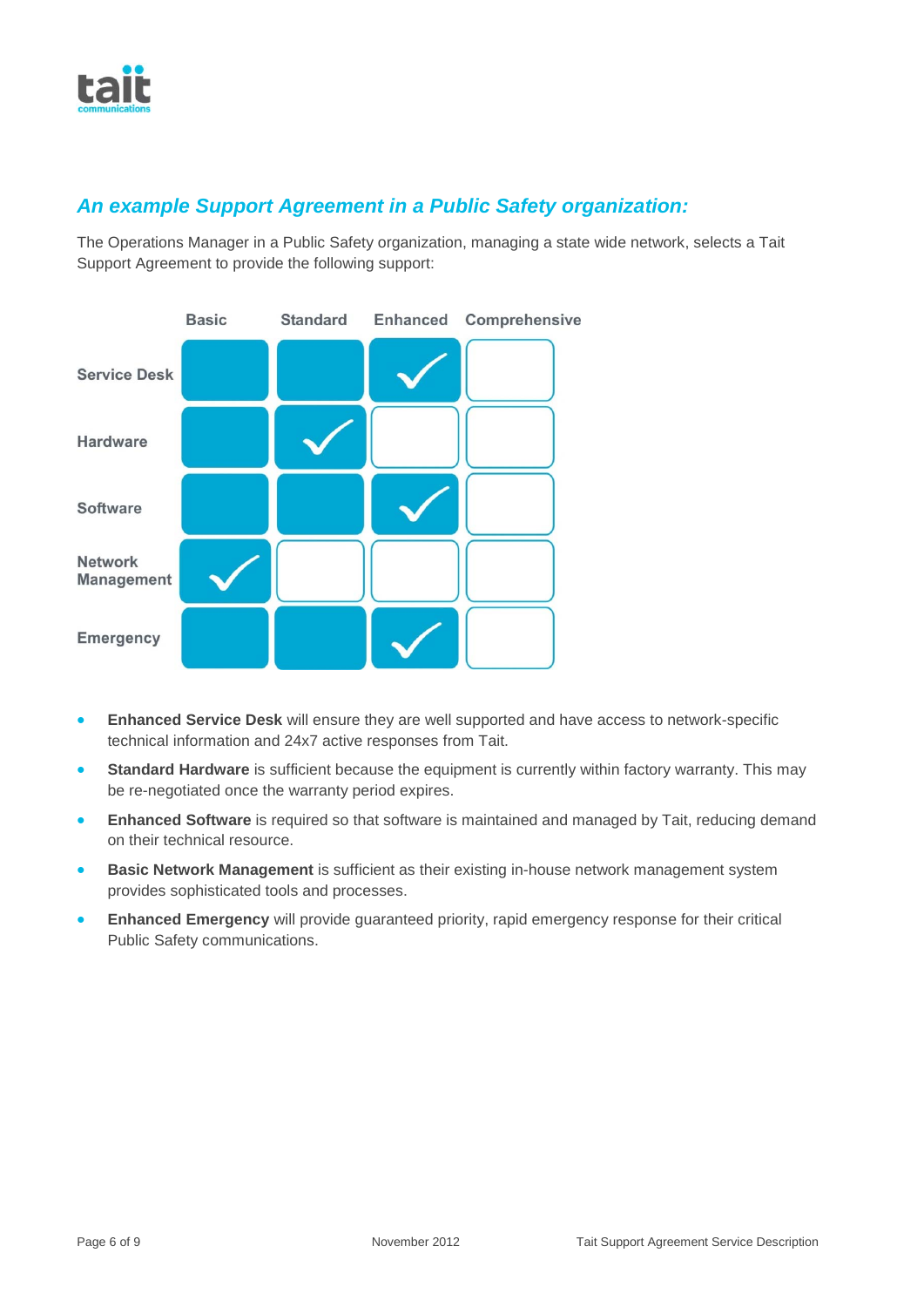

### *An example Support Agreement in a Utilities organization:*

The Operations Manager in a large integrated energy organization, involved in electricity generation and distribution across a wide geographical area. They select a Tait Support Agreement to provide the following support:



This customer has a high requirement for monitoring and resolution of incidents.

- **Comprehensive Service Desk** will ensure they are well supported and have access to networkspecific technical information and 24x7 active responses from Tait.
- **Standard Hardware** is sufficient because the equipment is currently within factory warranty. This will be re-negotiated once the warranty period expires.
- **Enhanced Software** is required so that software is maintained and managed by Tait, reducing demand on their technical resource.
- **Basic Network Management** is sufficient as their existing in-house network management system provides sophisticated tools and processes.
- **Enhanced Emergency** will provide guaranteed priority, rapid emergency response for their critical Public Safety communications.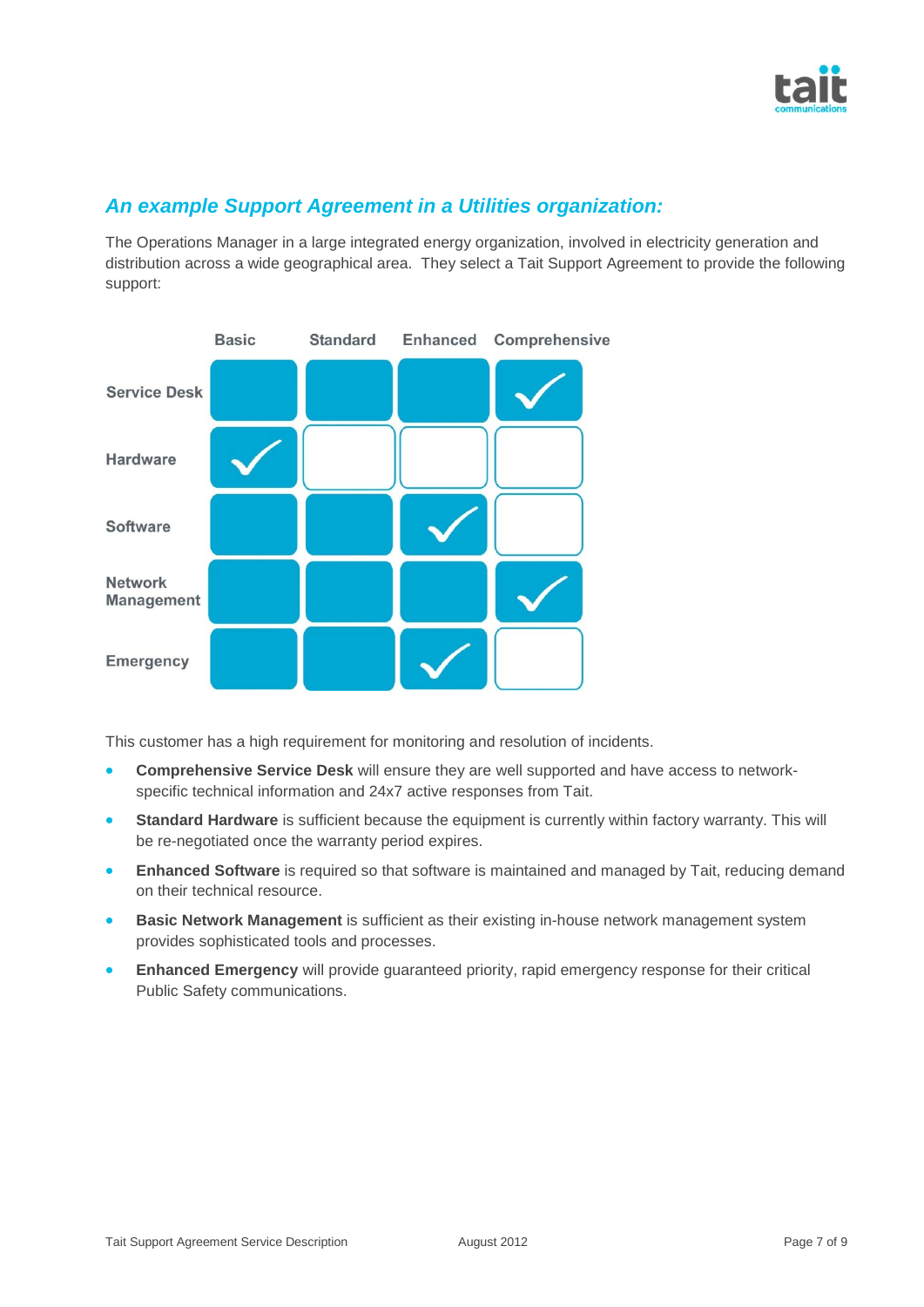

## **CHOOSING THE RIGHT SUPPORT FOR YOUR NETWORK**

You select the level of support you require in each of the support categories, forming a Support Agreement that precisely suits your operating environment and budget. Typically, selection involves weighing up your in-house capability, the complexity of the solution and the impact of communications outages on your operations.

The Tait Support Agreement Matrix at the end of this document specifies what customers can expect at each level of support in the five support categories.

**Note**: The Service Desk level must be greater than or equal to your purchased level of Hardware, Software, Network Management and Emergency Support.



# **PURCHASING A TAIT SUPPORT AGREEMENT**

A Support Agreement contract is drawn up reflecting your chosen levels within each category. It specifies your desired term and confirms per annum pricing, for your acceptance.

- Purchasing a Tait Support Agreement is a decision that you can make at any time. However, should you choose a Support Agreement after the initial implementation of your network, you will need to purchase a Tait Network Health Check, to assess your current network status and ensure you receive the right levels of support.
- Basic support is provided at no cost for each support category. Should a problem or service request arise, support fees will be charged on an hourly basis.